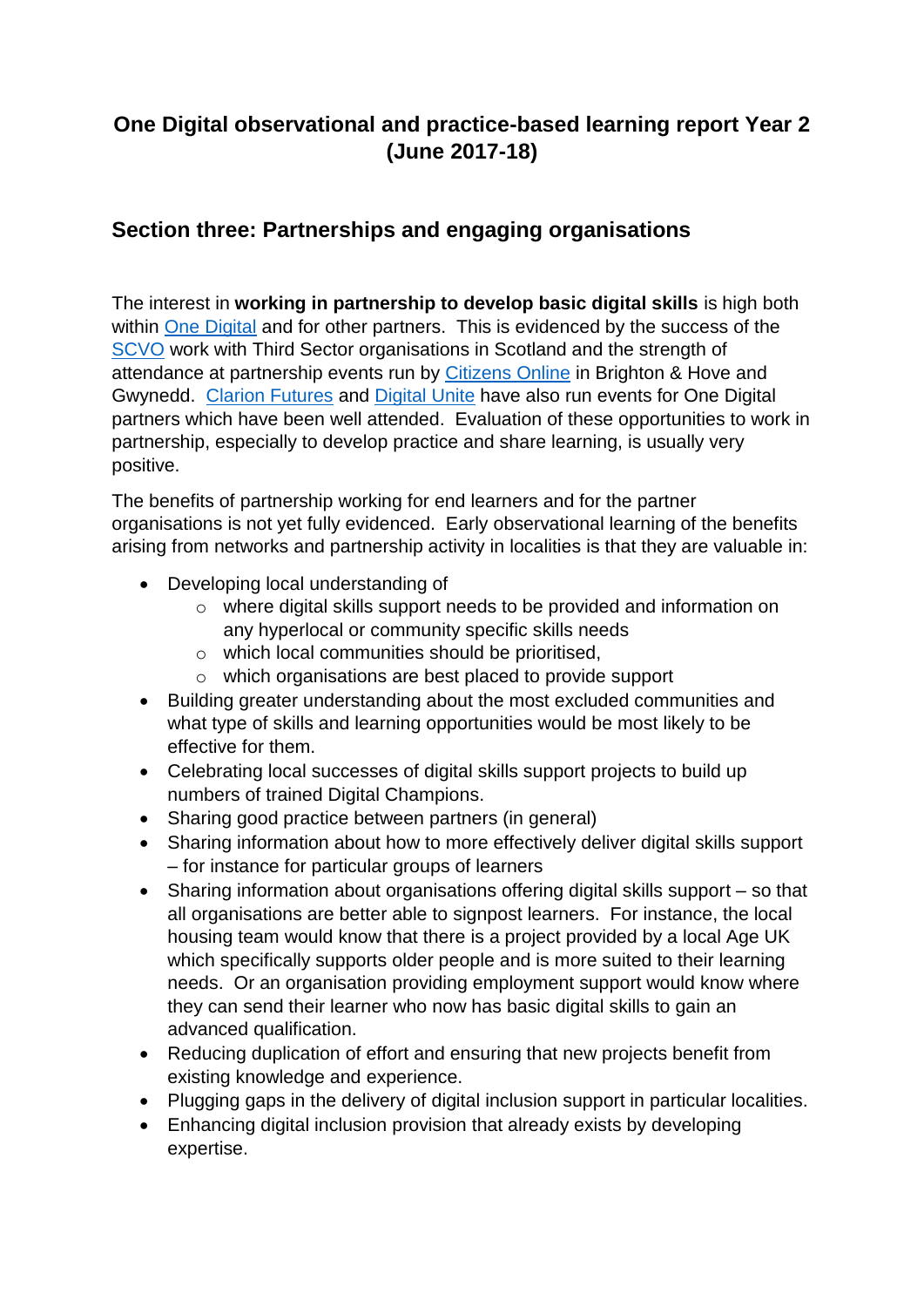- Progressing the digital maturity of engaged organisations through sharing of learning between organisations and individuals of the use of tech.
- Motivating engaged partners around a common cause creating energy and action around the digital inclusion issue

One Digital will look to better understand and evaluate this and share experiences in 2019.

There is interest in this work from:

- One Digital particularly from Citizens Online
- Department for Culture Media and Sport (DCMS) in England through their creation of the Digital Skills Partnership (DSP) and piloting of Local Digital Skills Partnerships providing support to digital skills in the local economy (through Local Enterprise Partnerships)
- Digital Communities Wales
- Good Things Foundation who are actively involved in a number of local partnerships
- Independent partnerships such as Go ON Worcestershire or Digi-Ren based in Renfrewshire in Scotland.

One Digital offered an opportunity for partners to discuss the evaluative priorities for partnership work through the 'Measuring the impact of Digital Inclusion' event held in November 2018. The resources relating to partnerships – background paper and workshop notes can be found [here](https://onedigitaluk.com/demonstrating-digital-inclusion/) on the One Digital website – under Workshop 2.

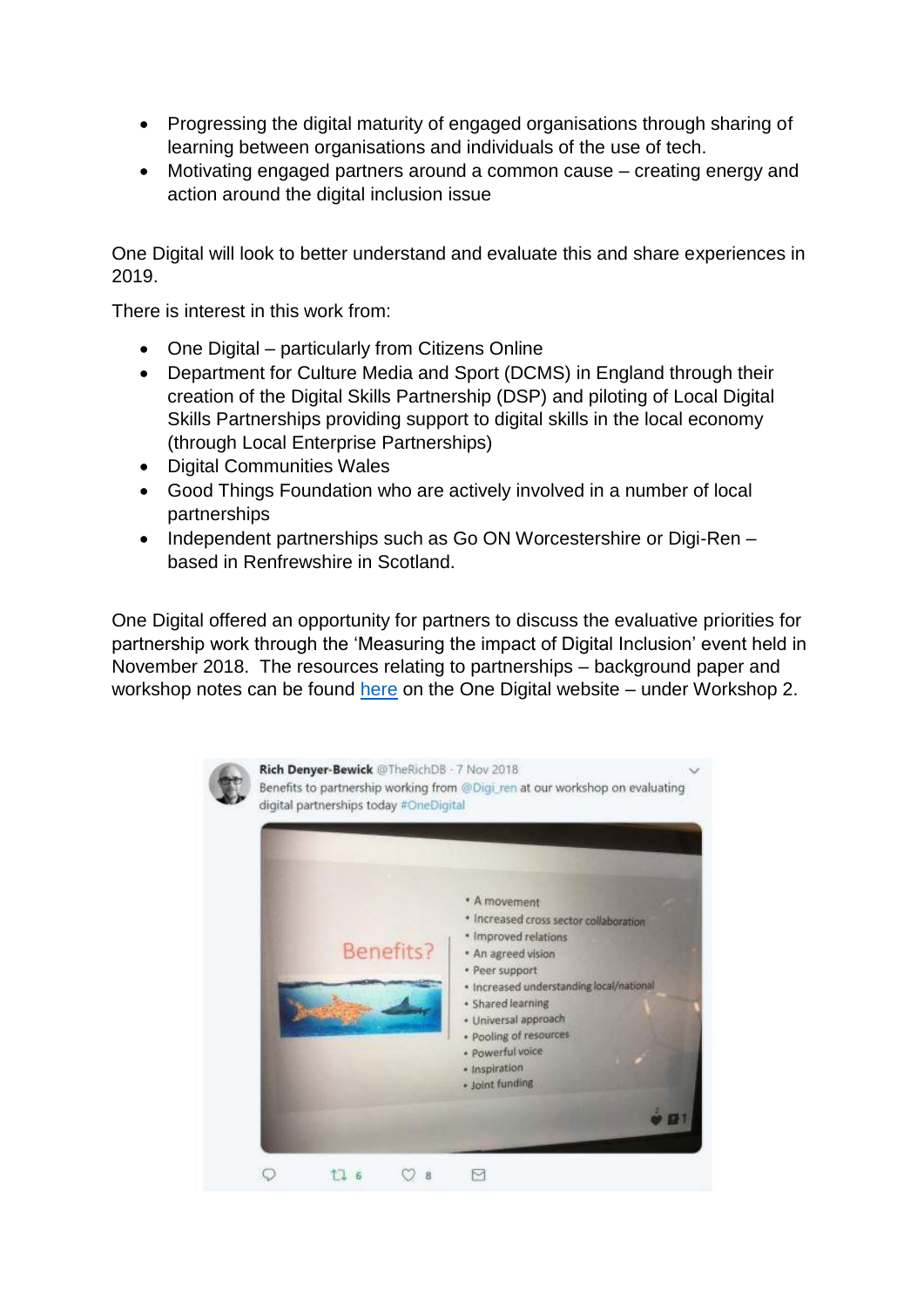## **The stages of engaging new partners**

Engaging new partners into digital inclusion work has similarities with the engagement of any organisation into a new project/delivery phase. A model shared by [Age UK](https://www.ageuk.org.uk/) was discussed by the partners and found to be useful in identifying and better supporting organisations on their journey to offer digital skills support. Partners also were able to recognise that this journey can be lengthy for some organisations as digital inclusion projects need to be fully embedded into the wider digital strategy of the organisation. The stages identified were:

- Awareness of the issues around digital inclusion and the offer of One Digital partners to provide support to deliver digital skills training
- Engagement of the partner in learning about how they can address the issues, particularly linked the groups they are working with
- Action within the organisation to gain the necessary tools, skills and knowledge to deliver a successful project
- $\bullet$  Sustainable independence where the organisation is delivering independently and competently**.**

## **Collaborative benefits and learning from working as a partnership through the Community of Practice**

One Digital has had a [Community of Practice](https://onedigitaluk.com/community-of-practice/about/) to support both internal learning within the One Digital formal collaboration and also to share learning arising from other digital inclusion projects. This has involved the Community of Practice offering a range of activities. A full evaluation of the impact of the Community of Practice will be carried out. Initial reflections from the Learning Facilitator are highlighted below.

The action learning based approach used has provided dedicated time for reflection and learning. It has been useful for:

- Developing/challenging on-going practice
- Facilitating quick and more in-depth changes in practice
- Providing opportunities for partner led identification of collaborative learning topics
- Enabling both one on one and multi-partner contributions/engagements.

Negatives are that inevitably not all topics are of interest to all partners, and that the different stages of project development meant that topics are not always relevant at the same time.